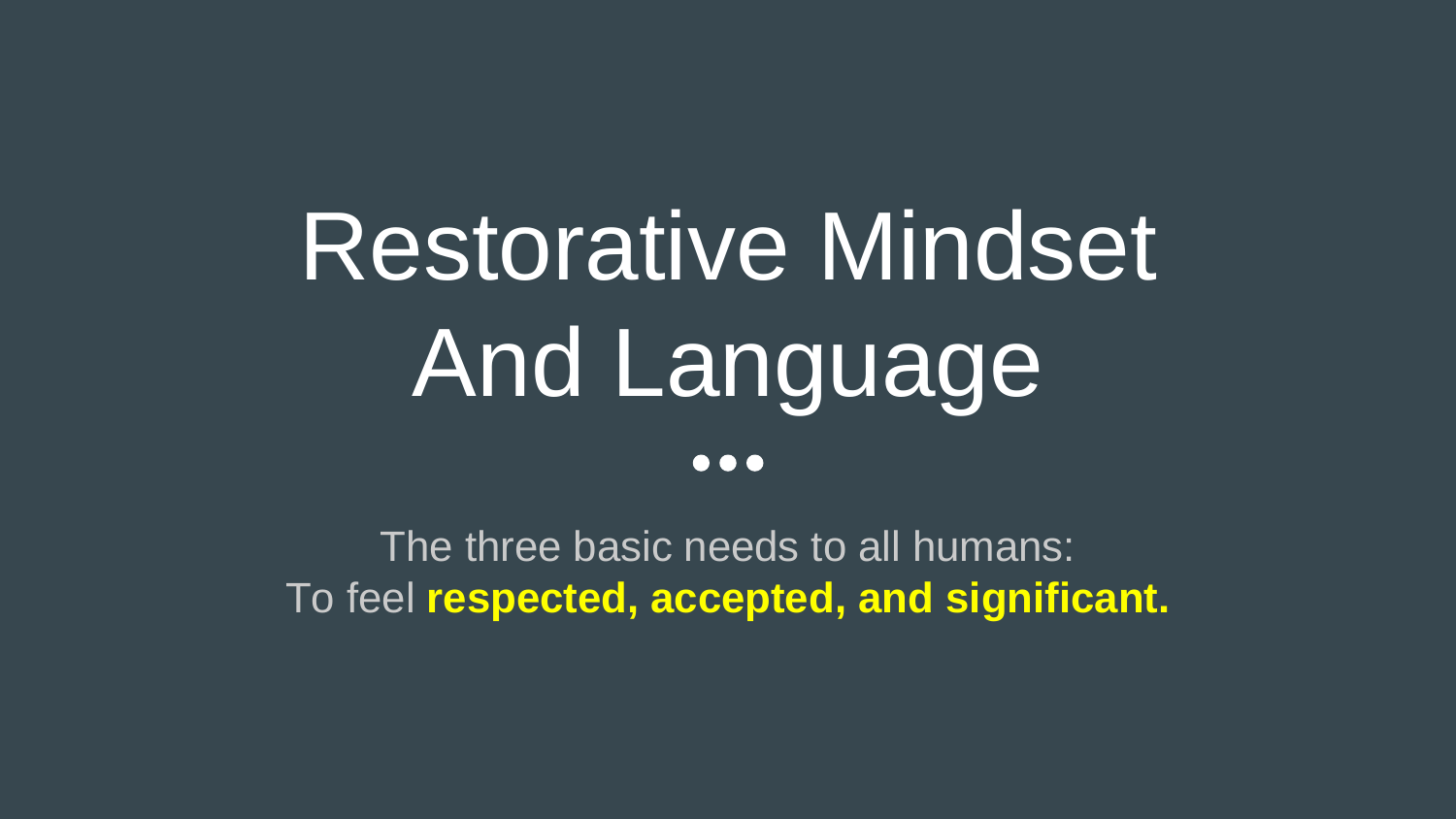### Restorative Mindset

• Relationships and trust are at the center of the community. In the upcoming weeks, make an effort to build a relationship with each student.

Continue to build and monitor relationships throughout the year using a weekly check-in…

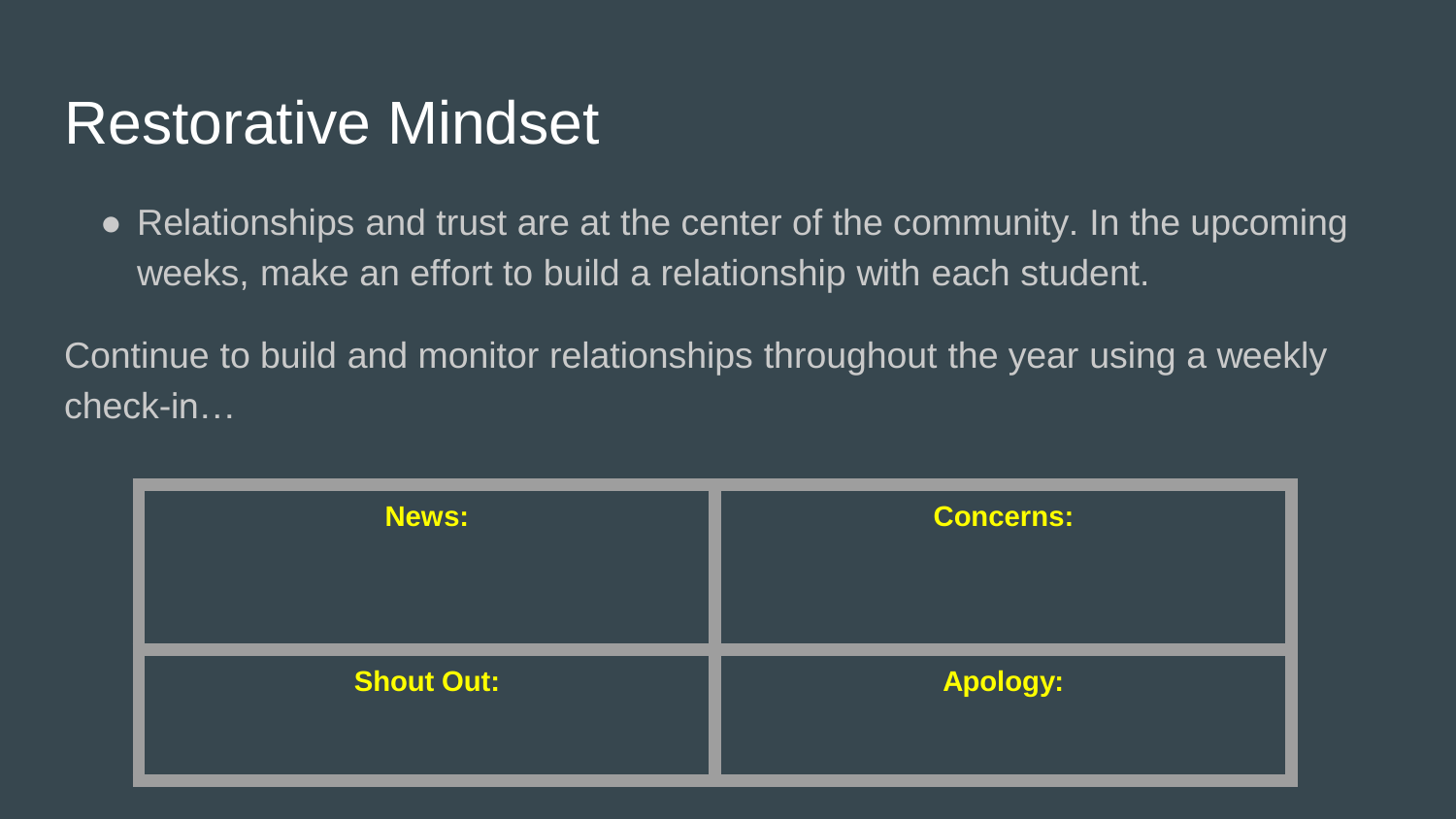### Building Community Ideas...

| news!                                   | Concerns                      |
|-----------------------------------------|-------------------------------|
|                                         | I am concerned about:         |
|                                         | Because:                      |
| Shout-outs                              | Apologies                     |
| I would like to give a<br>shout-out to: | I would like to apologize to: |
| For:                                    | Because my words or           |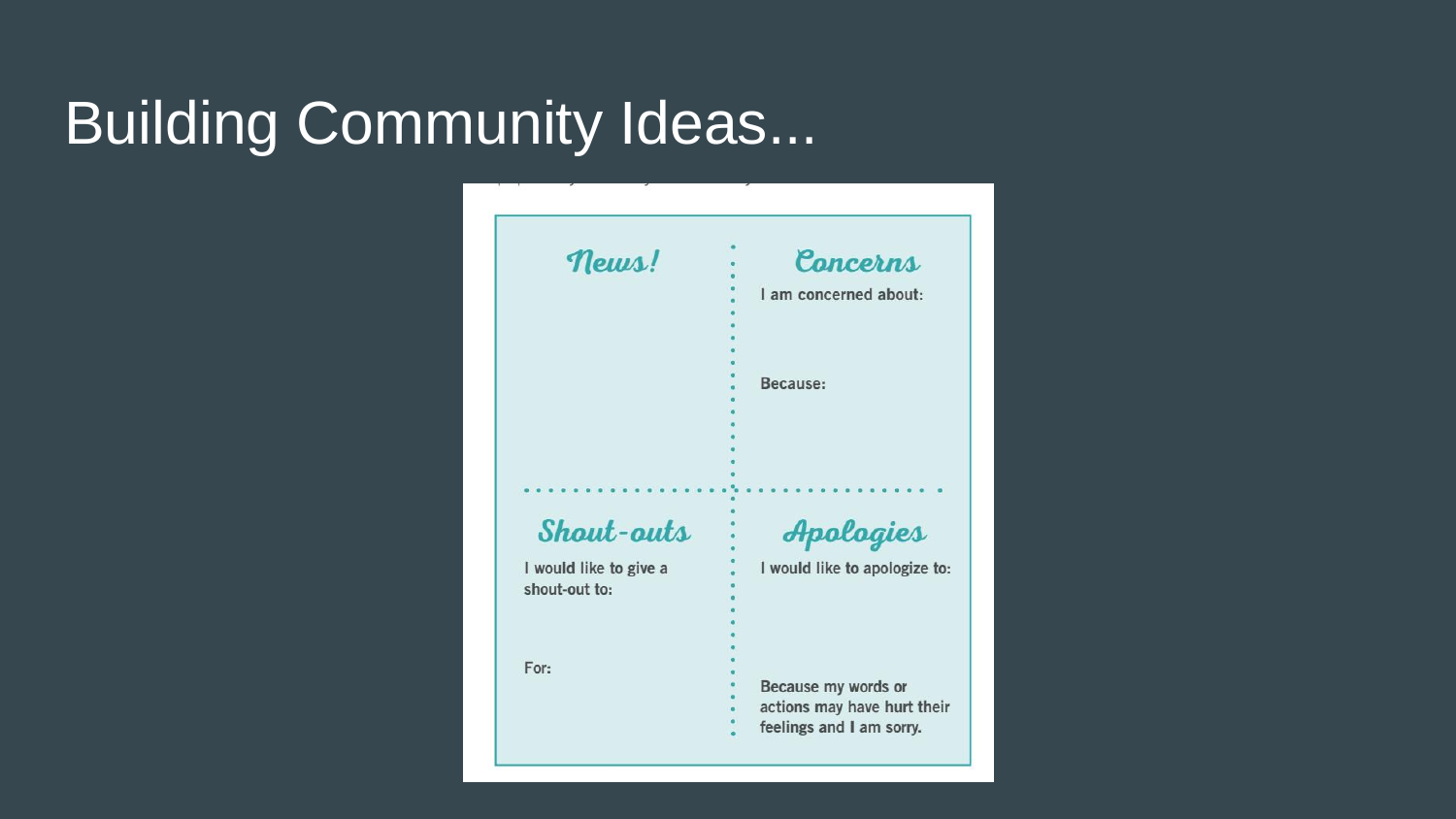### Teaching Students To Write Affirmations

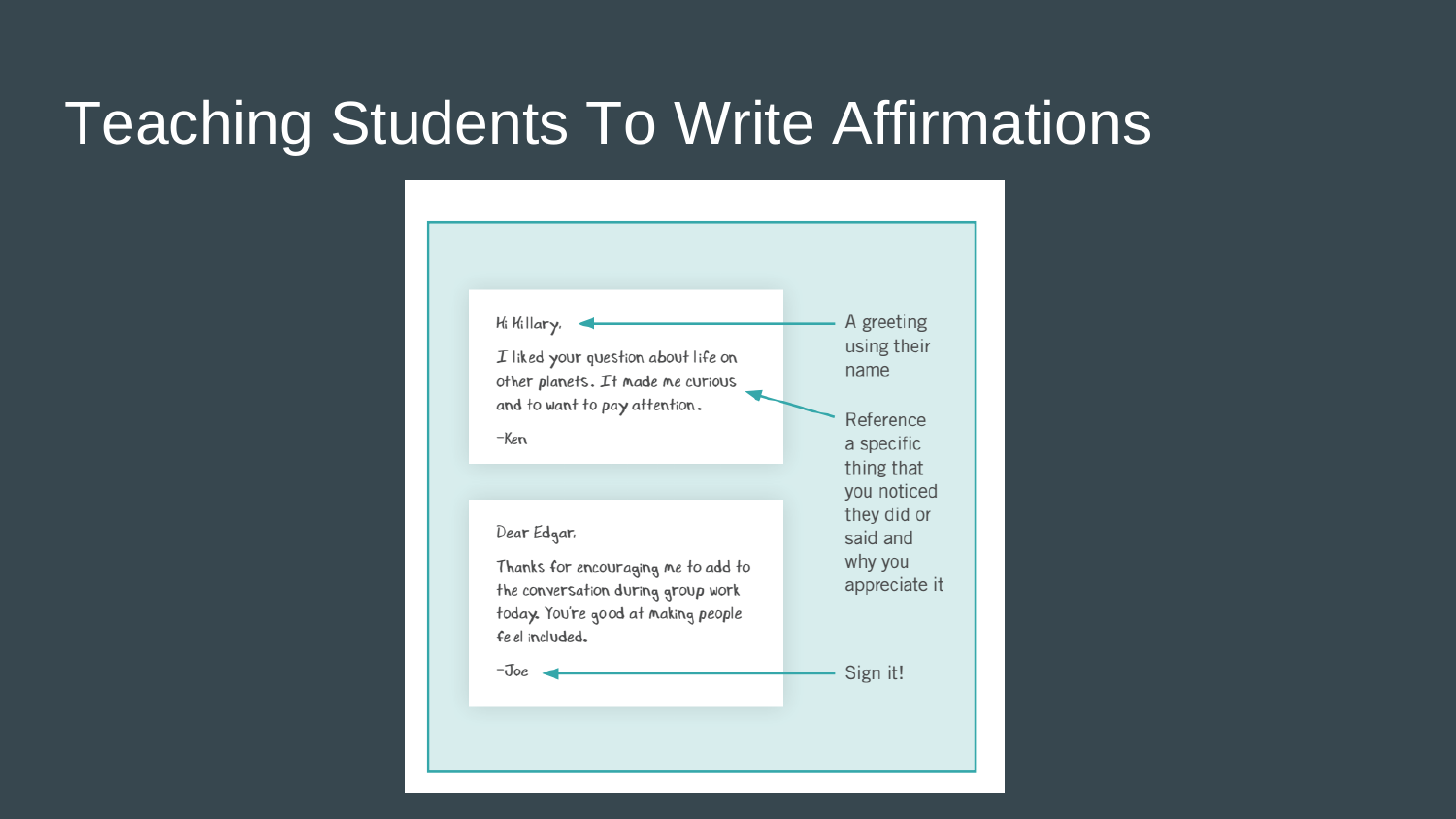### Restorative Mindset

- All members of the community are responsible to and for each other. Sometimes this may require explicit modeling of conversations.
- Ex: You might need to specifically tell a student who is upset because another student is touching their computer. "I felt mad when you touched my computer because I worked hard to get to the fifth level".
- Ex: Involve students in your norms. How do they want to treat each other? How do they want to be treated by their classmates?
	- \*\*Begin by describing characteristics of favorite/least favorite classes in the past. List all on the board in a chart format. Re-phrase negatives into positives!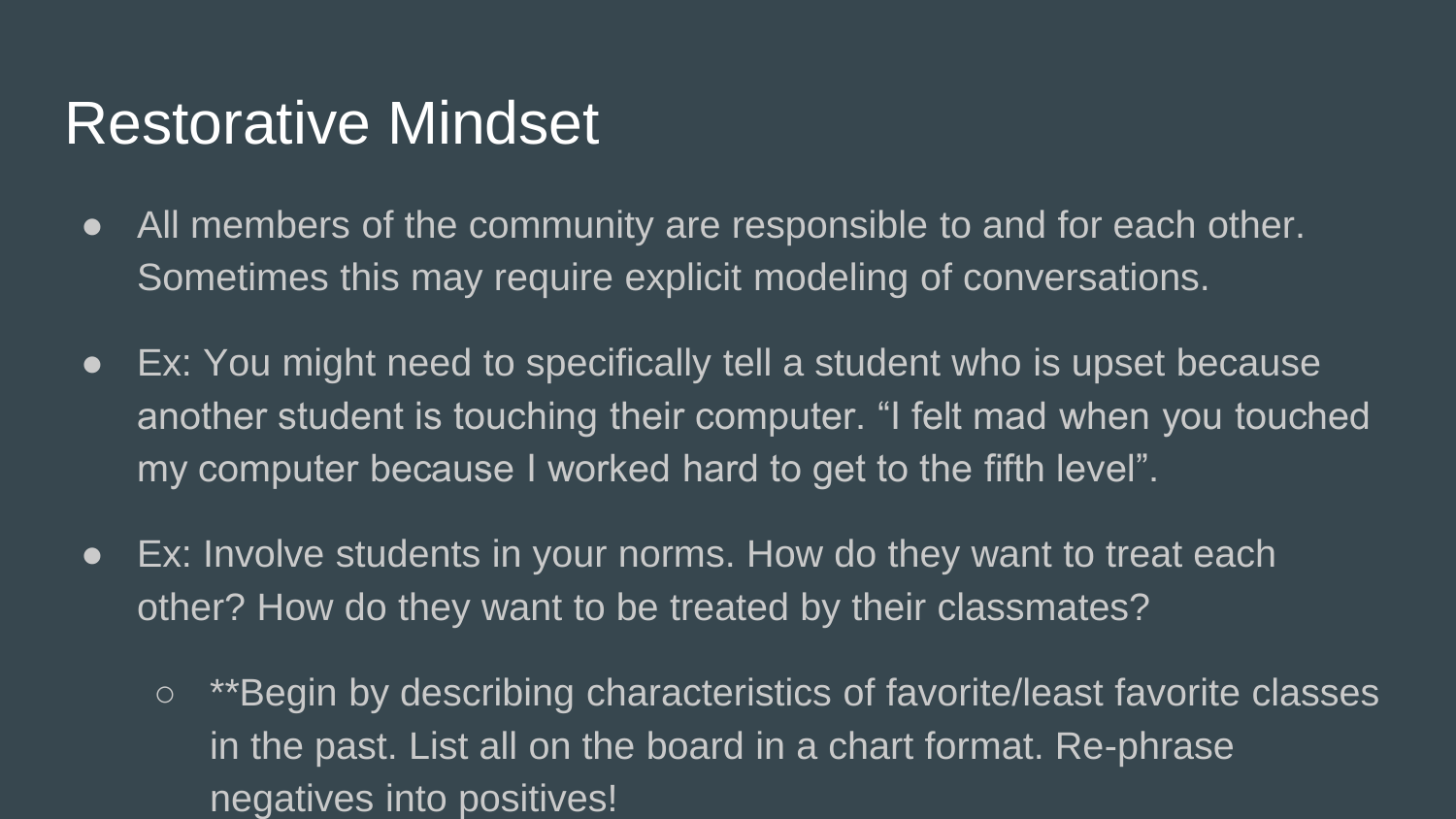## Contingent v. Non-Contingent questions

• Dr. Randy Sprick, who is the author of CHAMPS recommends that teachers aim for a minimum of 3:1 ratio of positive interactions. They can be either contingent or noncontingent.

### **Contingent** (Related to What They Are Doing) • Letting them know they did well on an assignment • Appreciating their specific positive behavior • Telling how they're meeting/ exceeding expectations • "That's a really interesting

- question" • "Thank you for sharing that
- comment"
- Privately acknowledging their improvement
- Noticing the kind things they do for others
- Asking them to share a strong answer with the class
- Acknowledging when they comply with your redirect

### **Non-Contingent** (Just Because)

- Greetings
- Asking them questions about their lives
- Remembering details about their lives
- Going to their events
- Ask their opinion on class activities
- Letting them know you're interested in their work
- Inviting them to ask for help
- Encouraging them to join school club/sports
- Checking in about a concern they mentioned before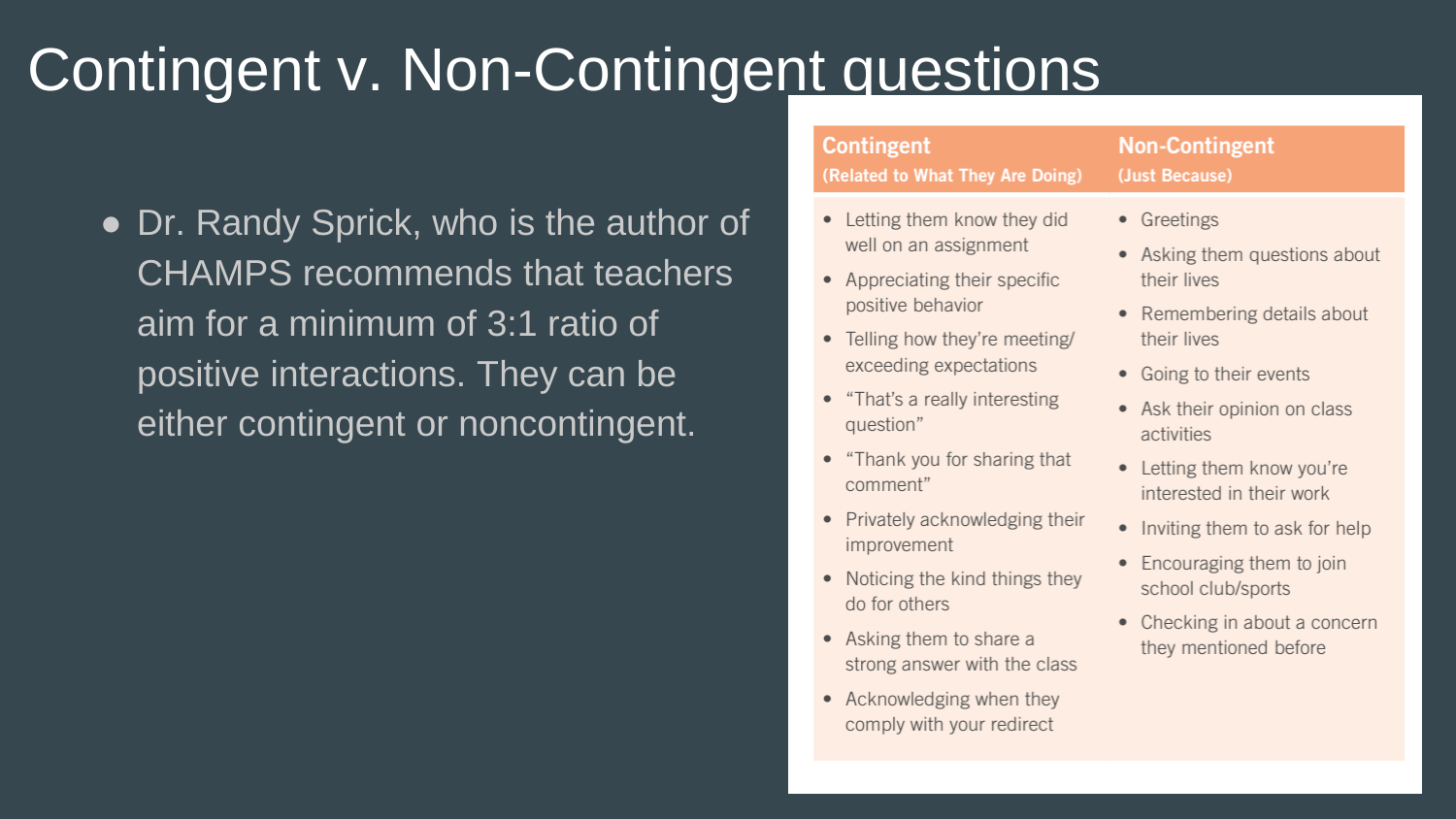*Building relationships is ESSENTIAL to implementing restorative justice! You can't restore relationships within a community if they are not there in the first place!*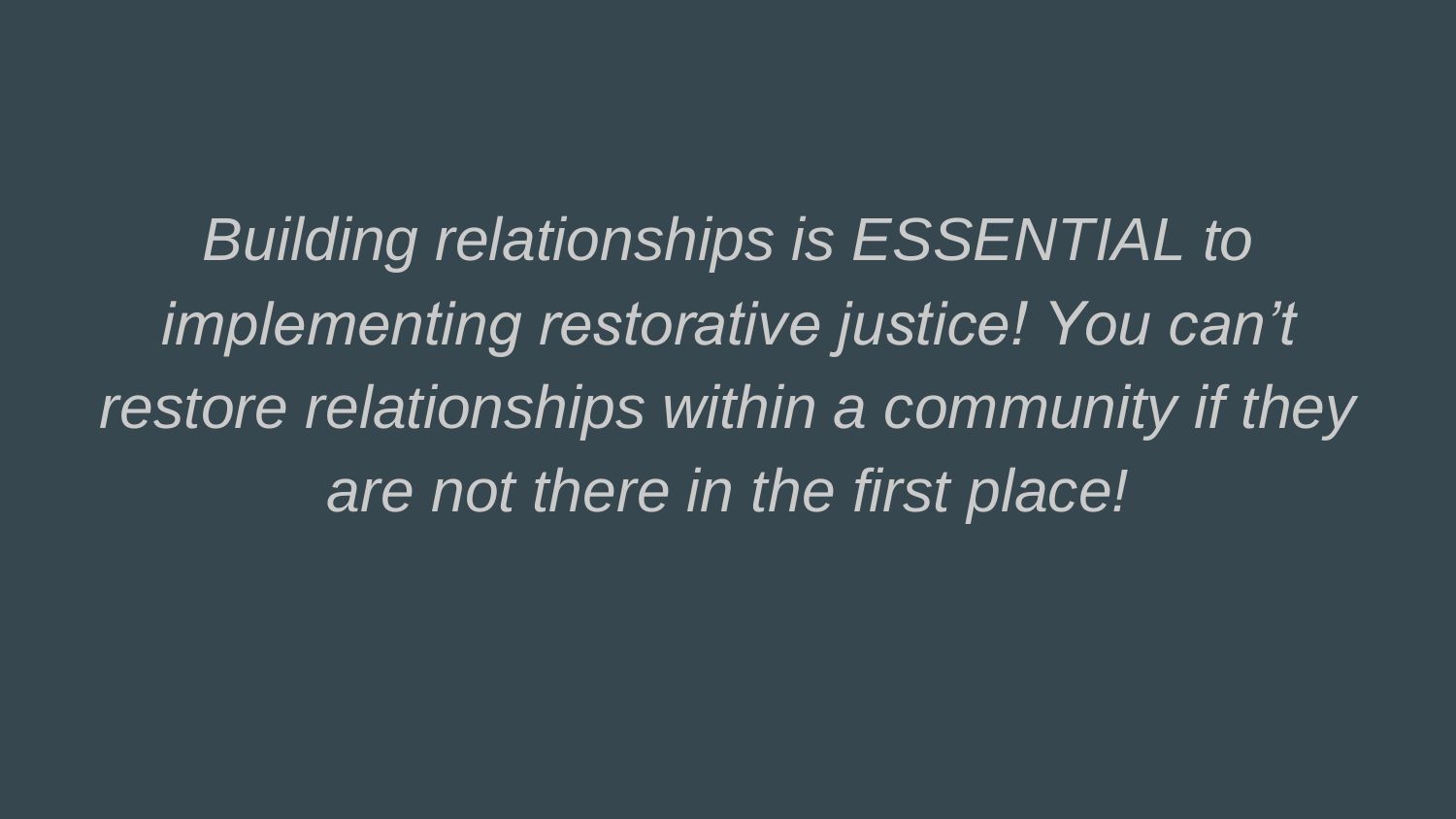### Restorative Mindset

- Healing is a process essential to restoring community.
- Harm doers should be held accountable for and take an active role in repairing harm.
- **Conflict is resolved through honest conversations and collaborative problem solving that addresses the root cause and the needs of those involved.**
- **This is where restorative language comes in.**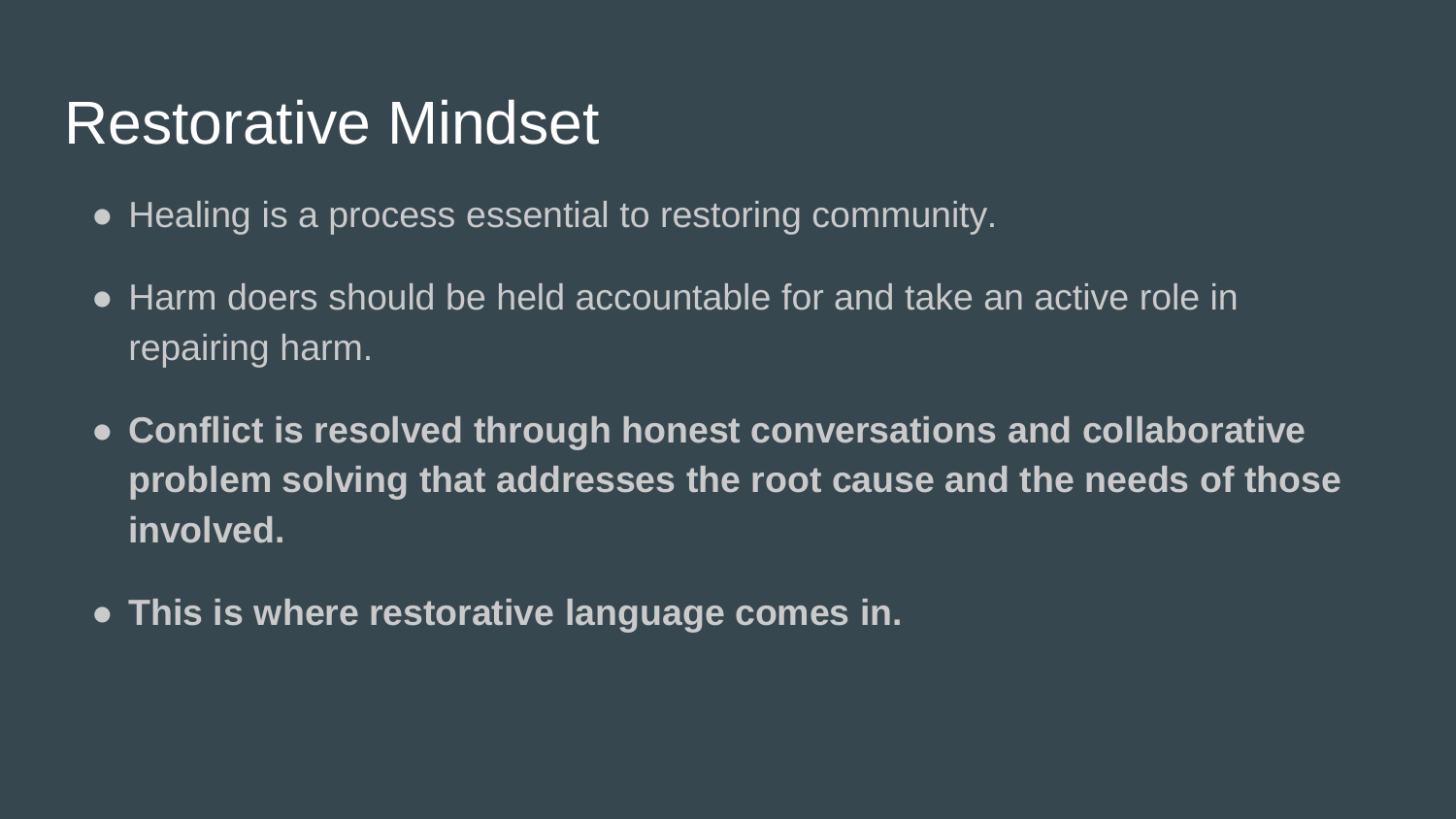## Restorative Language

- We want "honest dialogue" to be the center of conflict resolution.
- Move away from...

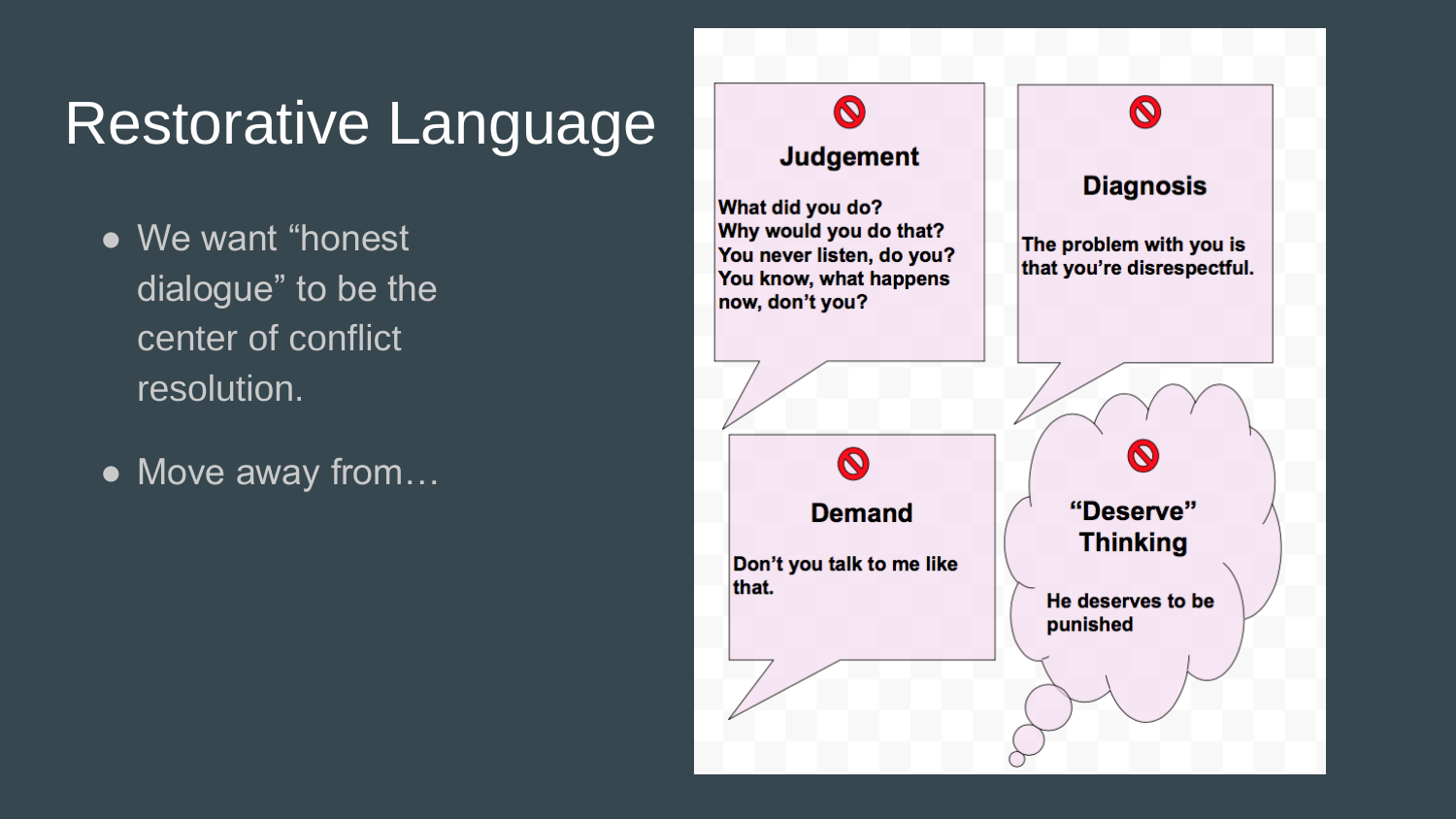### Restorative Language

### **Empathetic Listening**

I hear you saving that you are still very upset about what happened. Although I am upset, too, I want to hear your side of things. Go ahead and tell me what's on your mind.

### **Restorative Questions**

**What happened?** What were you thinking and feeling at the time? Who do you think has been affected? What do you think you need to do to make things right?



When I heard you speaking to the other student in the way you did, I felt frustrated because I value the respect that we've built in this classroom.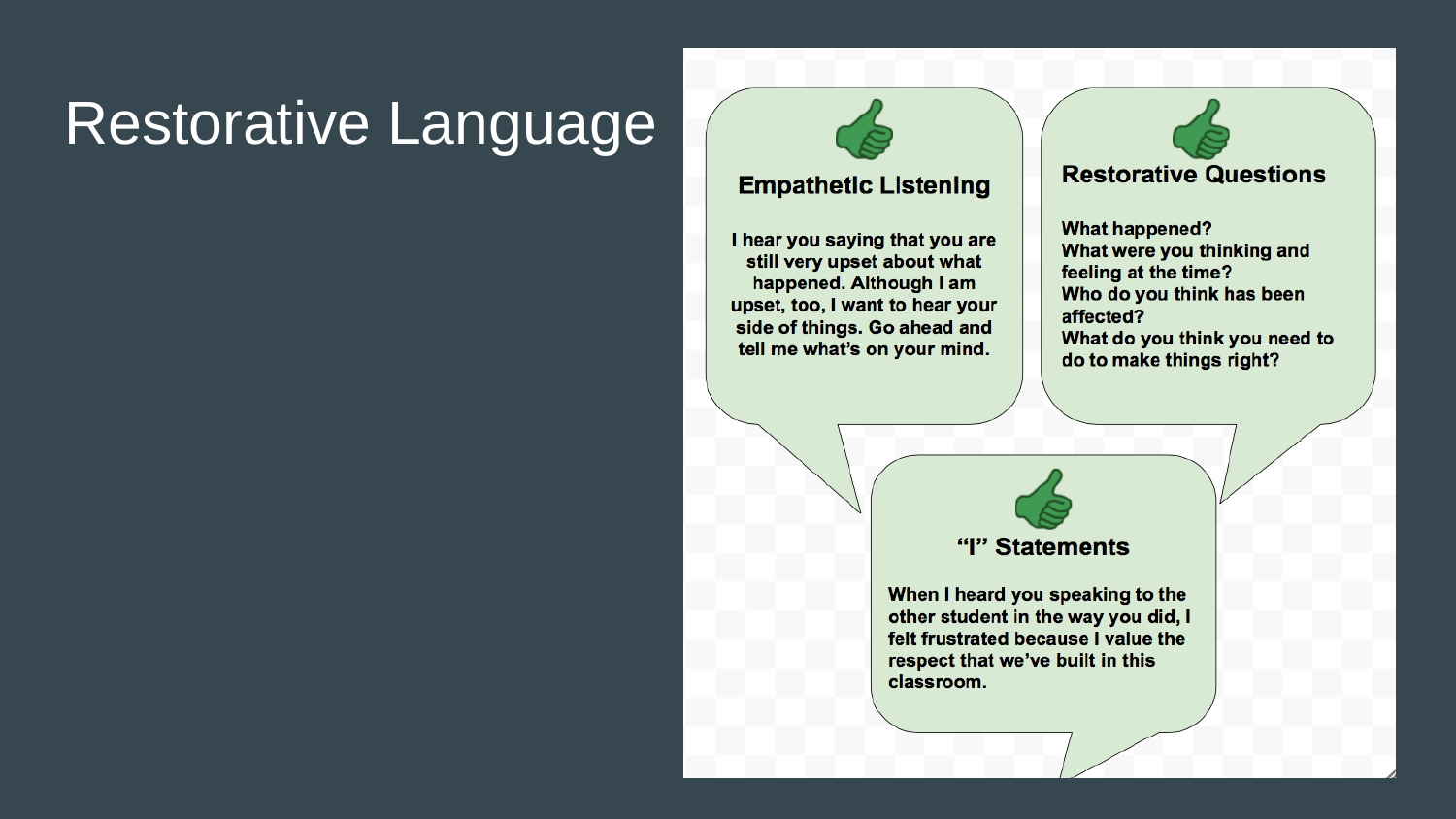### "I" Statements

### "The problem with you is that you're disrespectful."

### Restorative:

"When I heard you speaking to Kyle like that, I felt frustrated because I value the respect we have built in this classroom. It sounds like you were angry with him. Is that right?"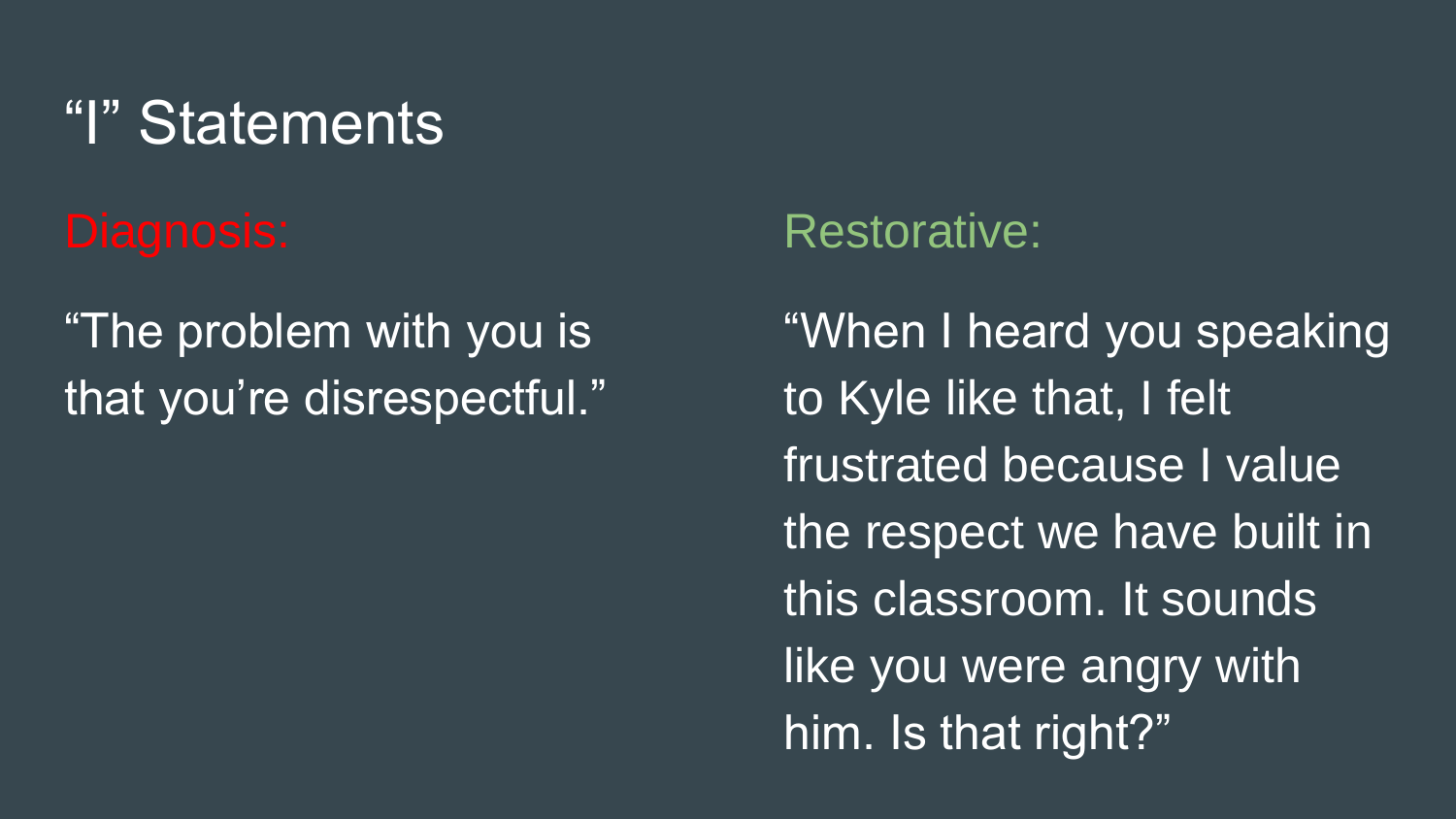### "I" Statement

"You make me so frustrated when you talk during class."

### Restorative:

"When I hear you talking at the same time I am talking, I feel frustrated because I would like to be heard. I appreciate that you're so passionate about what we are doing though. How can we work together to ensure we are both heard?"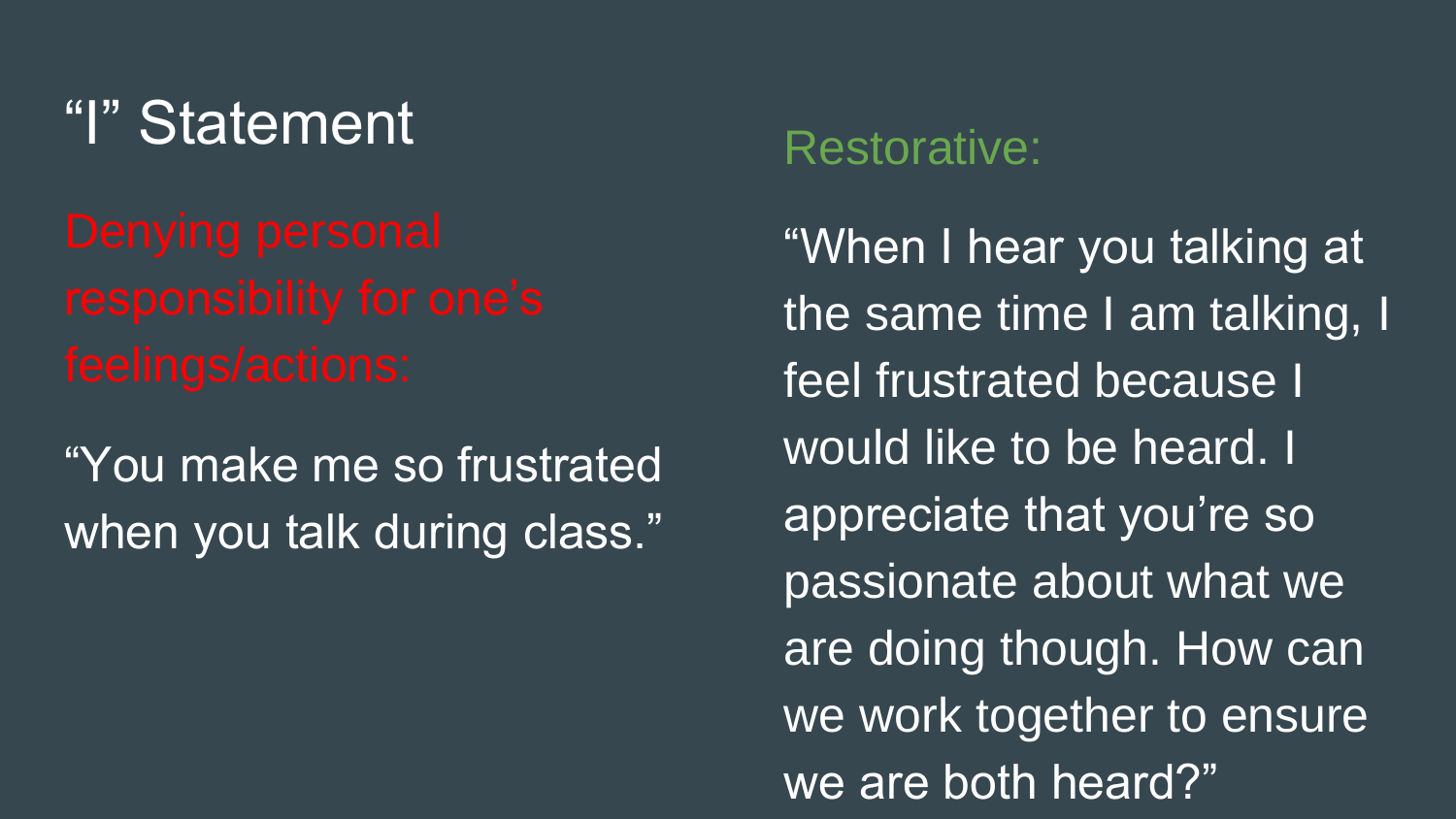### "I" Statement

"If you don't sit down and be quiet you are going to the office."

### Restorative:

"When I see you walking around during class and talking while I am, I feel angry because I really want you to learn and I know that you're a leader among other students. Would you be willing to tell me what you're feeling during class?"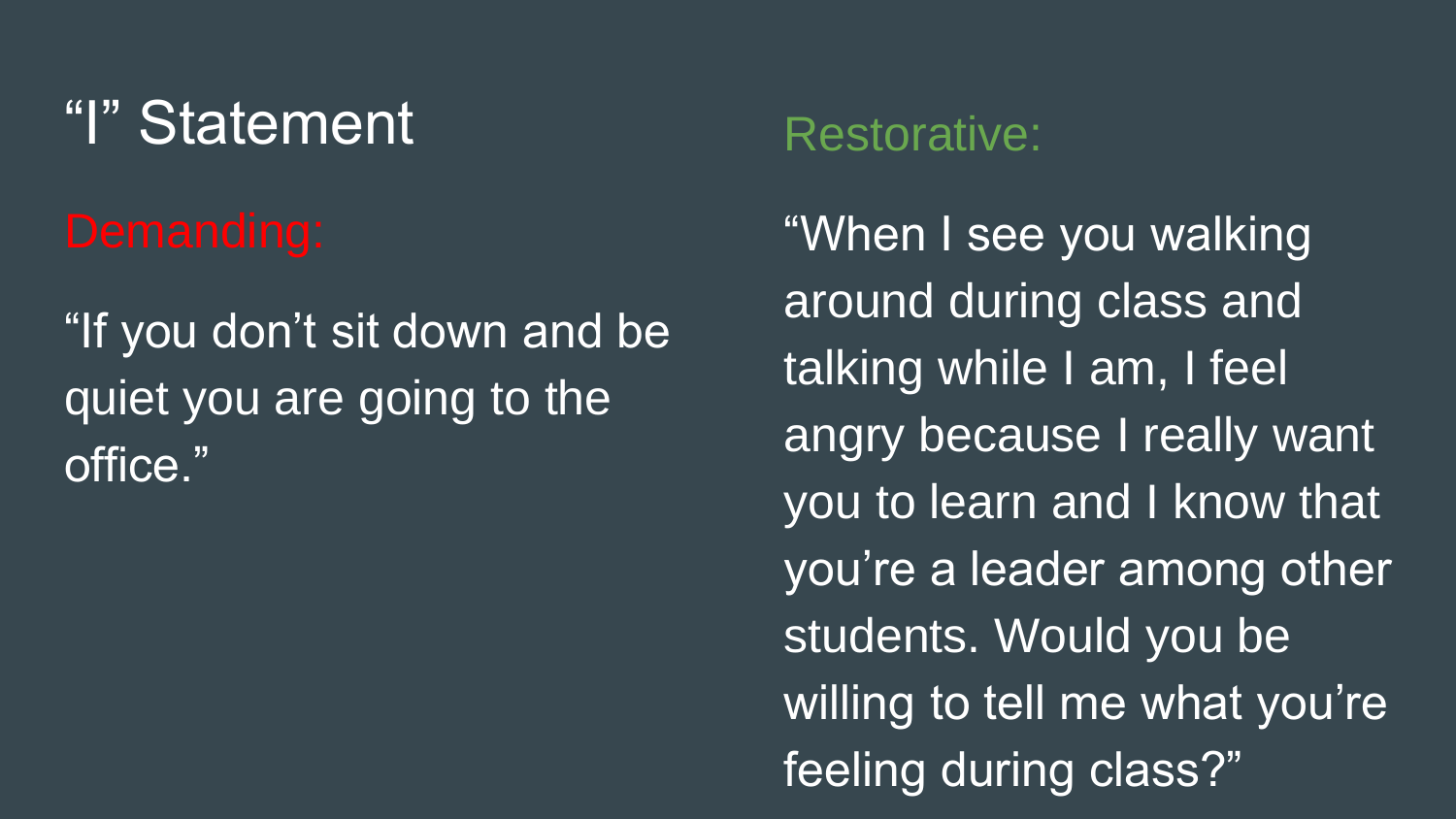### "I" Statements

"He got in a fight, so he needs to be suspended to teach him a lesson."

### Restorative:

"When I saw you put your hands on Peter, I was scared because I am responsible for making sure everyone is safe in here. Can you tell me what happened?"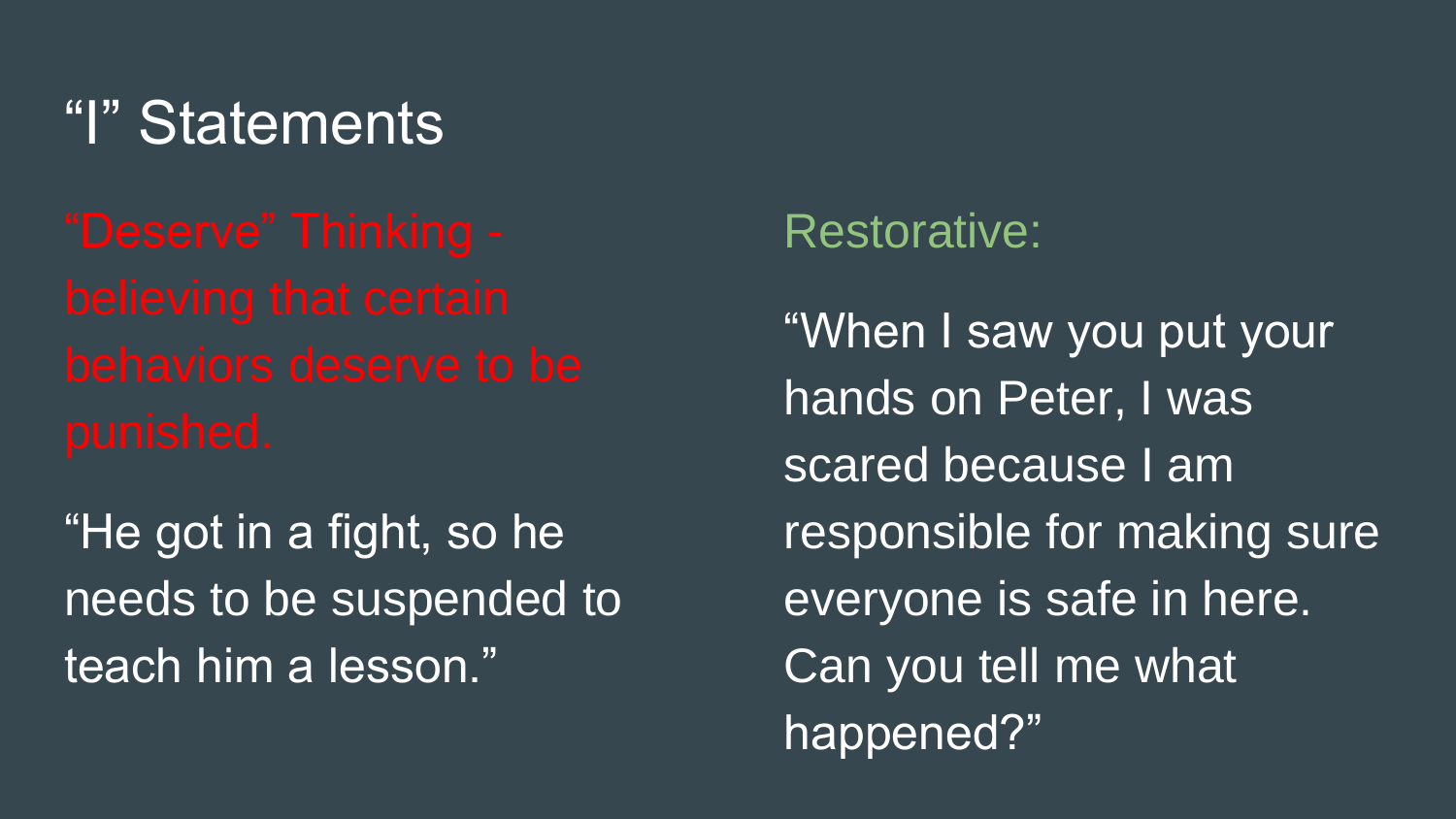### Don't believe the way we talk to the kids makes a difference?

<https://www.youtube.com/watch?v=VxyxywShewI>

- What do you feel and why?
- Can you relate to any of the teachers in either section?
- How many of your students say good-bye at the end of the day?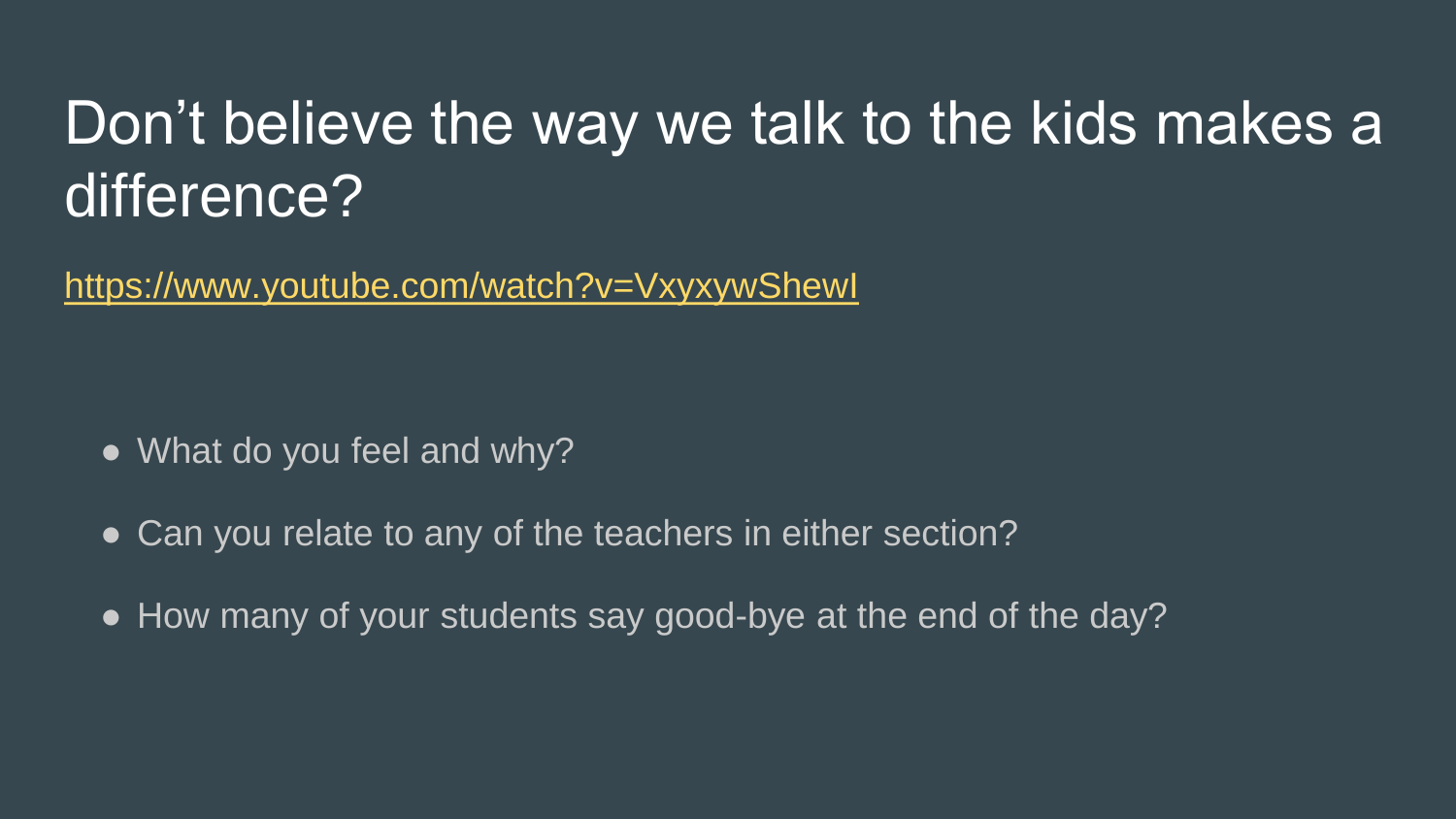## Moving To The Restorative Mindset...

• Scenario - Phillip is running down the hallway at full speed. A teacher tells him to slow down and walk, but Phillip ignores him and bumps into him as he runs past.

| "Punishment Only" Way                                                     | <b>The Restorative Way</b>                                                                                                                                                                                                                                                      |
|---------------------------------------------------------------------------|---------------------------------------------------------------------------------------------------------------------------------------------------------------------------------------------------------------------------------------------------------------------------------|
| Phillip gets a detention and is<br>forced to apologize to the<br>teacher. | Phillip and the teacher sit down to<br>talk. Phillip explains why he was<br>running and the teacher explains<br>why he was concerned that<br>running could be dangerous.<br>Phillip choose to apologize and<br>offers to post "speed limit:<br>Walking" posters in the hallway. |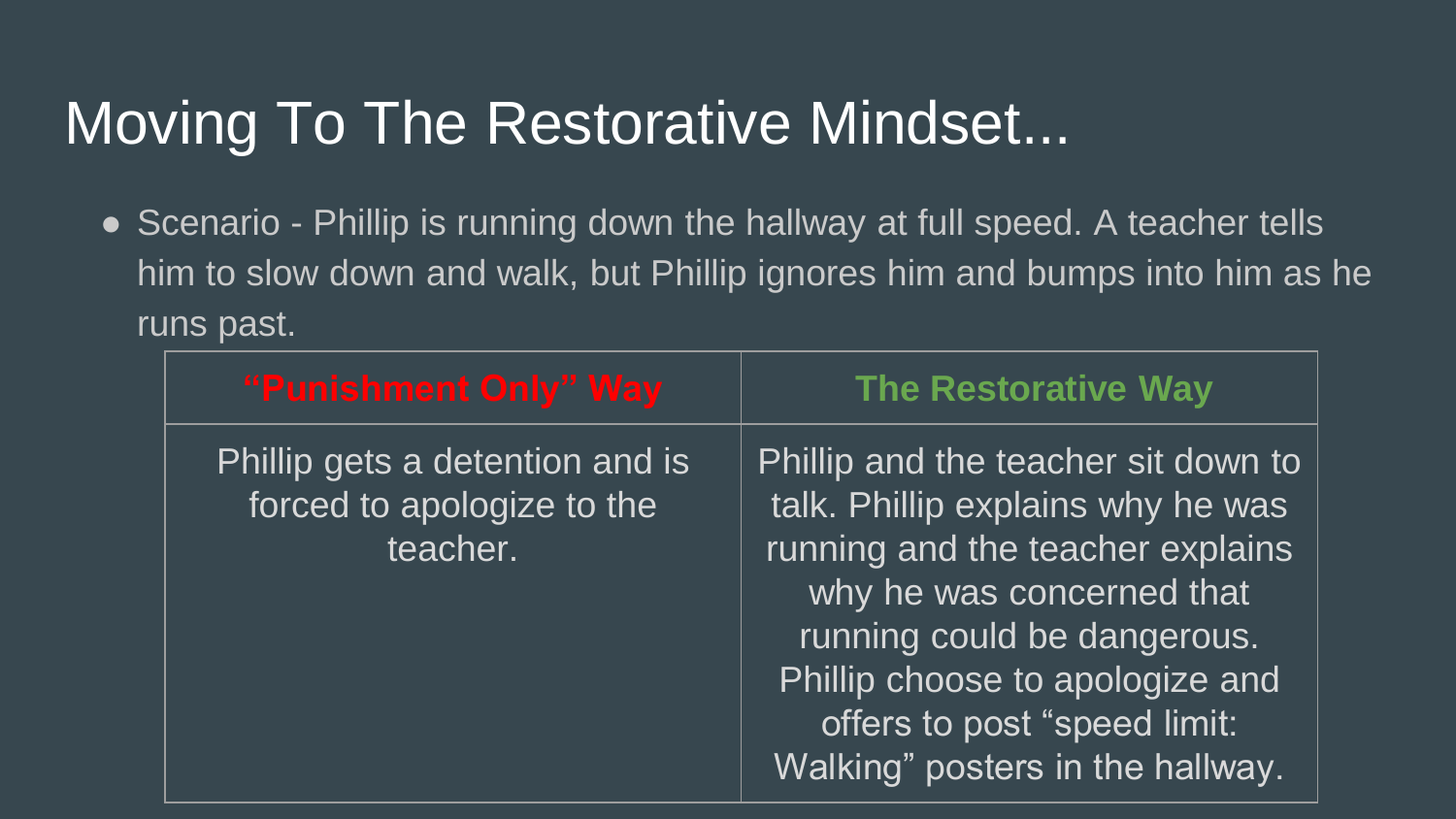### Moving To The Restorative Mindset...

• Andrea is angry at Mark so she writes something about him on the bathroom wall in Sharpie.

| "Punishment Only" Way                                                                                                                                                                | <b>The Restorative Way</b>                                                                                                                                                                                                                                            |
|--------------------------------------------------------------------------------------------------------------------------------------------------------------------------------------|-----------------------------------------------------------------------------------------------------------------------------------------------------------------------------------------------------------------------------------------------------------------------|
| With the help of the bathroom log<br>and a handwriting investigation,<br>Andrea is caught. She has<br>detention for a week and isn't<br>allowed to use the restroom pass<br>anymore. | Andrea is asked what she thinks<br>would be a fair consequence for<br>her actions. She volunteers to<br>paint the bathroom wall. She also<br>says she would like to sit down<br>with Mark in a peace circle so<br>that she can talk to him about<br>why she is upset. |